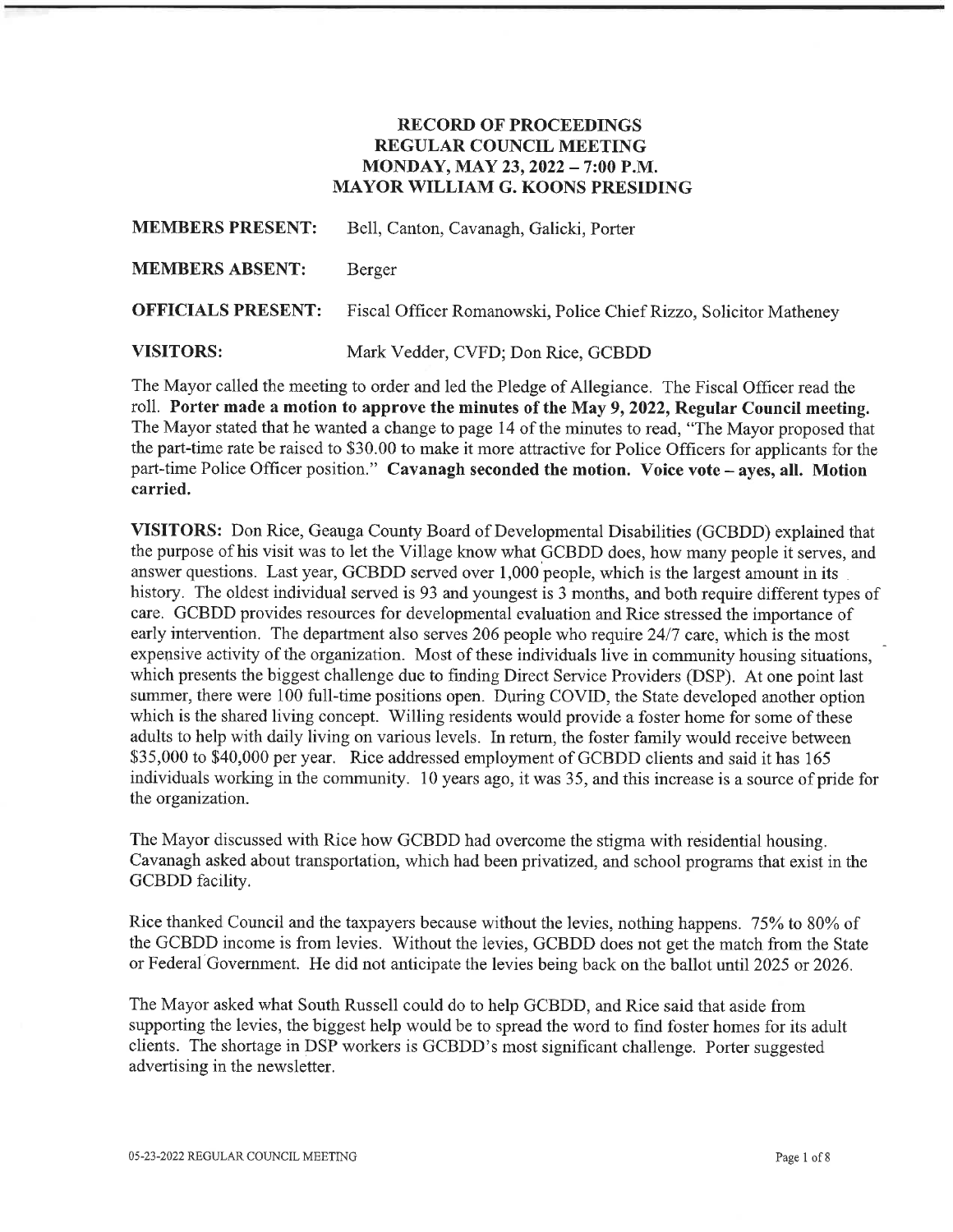The Mayor received a phone call from Fire Chief Zugan Saturday morning about confusion with the donation to the Chagrin Valley Fire Department (CVFD). The Mayor directed the question of how the Village would be paying CVFD the \$70, 000 for fire station renovations to the Finance Committee. Berger attempted to join the meeting virtually without success. The Mayor asked Mark Vedder what his understanding was when he left after the last Council meeting of how the Village planned to give CWD the \$70,000. Vedder thought that an agreement was reached as to how the contribution would be made, but he did not have the opportunity to see the legislation. He acknowledged that it is difficult to take verbal legislation and convert it to written ordinance language. Chief Zugan contacted Vedder first with a concern after seeing the legislation. After the last Council meeting, it was Vedder's understanding that the \$70,000 would be in addition to the contract amount. Galicki said this was correct. Vedder did not think the legislation reflected this and required clarification.

The Mayor asked Galicki what he understood about how the Village would be providing the \$70, 000. Galicki said he had the same understanding as Vedder, that it would be built into the contract in addition to the normal contract. He asked the Solicitor to address the written legislation. The Solicitor explained it was sent out the day after the meeting. She had asked for a verbatim transcript from the motion discussing the ordinance. Some of the key language was that the \$70, 000 would be accounted for in the frre contract to be reviewed by the Village for the provision of fire services in the years 2023, 2024, and 2025. That amount would in effect be zeroed out by the CWD with an increase in the contract reflecting the same number. Porter thought the "zero outing" line was causing the confusion. His intent was that the \$69, 000 and change would be added to the fire contract and that it would be paid by the Village as part of the contract. The zeromg out would be that the Village was adding it to the contract between the Village and CVFD and would be paid that way, so he recommended skipping the "zeroing out" language because it was just confusing. The Solicitor reminded Porter that it would be a prepaid expense, and she was under the impression that it was not a gift or donation and there would be conditions. Porter concurred. She suggested explaining it a different way. The Solicitor reminded Vedder that he was asked to consult with CVFD legal counsel to discuss this proposal. The Community Funding and Escrow Agreement was different than what the Village would be doing, which would be a prepaid expense versus an outright donation, which was very different. Porter stated it would be added as a line item to the contract that the Village would pay upfront. Bell added that the balance would be zero. The Solicitor agreed that it would be zeroed out. Vedder clarified that it was not to be added onto the contract going forward, but as a one-time expense. Galicki and Porter agreed. Vedder thought everyone agreed but thought it would be necessary to find a way to put it in the language of the ordinance Council approved. Galicki asked Vedder to convey this to the Chief, because it was not like anyone was opposed to the contribution per se. It is the manner in which the Village was proposing it. Vedder explained that it was the Chagrin Law Director who questioned the language of the ordinance and brought it to the attention of Chief Zugan and Mayor Tomko, who then brought it to his attention. Galicki asked if the Solicitor would be modifying the language of the ordinance and added that the Village was seeking a modified contract from CVFD as well. The Solicitor stated that this was a condition of the ordinance. Galicki continued to say that the attachment with the ordinance did not match. The Solicitor thought that they did match and said that the Community Funding Agreement is to be revised by Walter Haverfield. The Village can enter into the agreement in theory, but there will be a separate agreement which is the contract for the three years, which will include this prepaid expense and the conditions that are with it. The conditions are that there is a contract by July  $1<sup>st</sup>$  for three years, etc. The legislation is the way that Council wanted it to be set up, and Council concurred. The actual contract will be coming from CVFD, and she will review it and the Village will include the conditions. The escrow agreement is being revised and she will not see it for another week or so.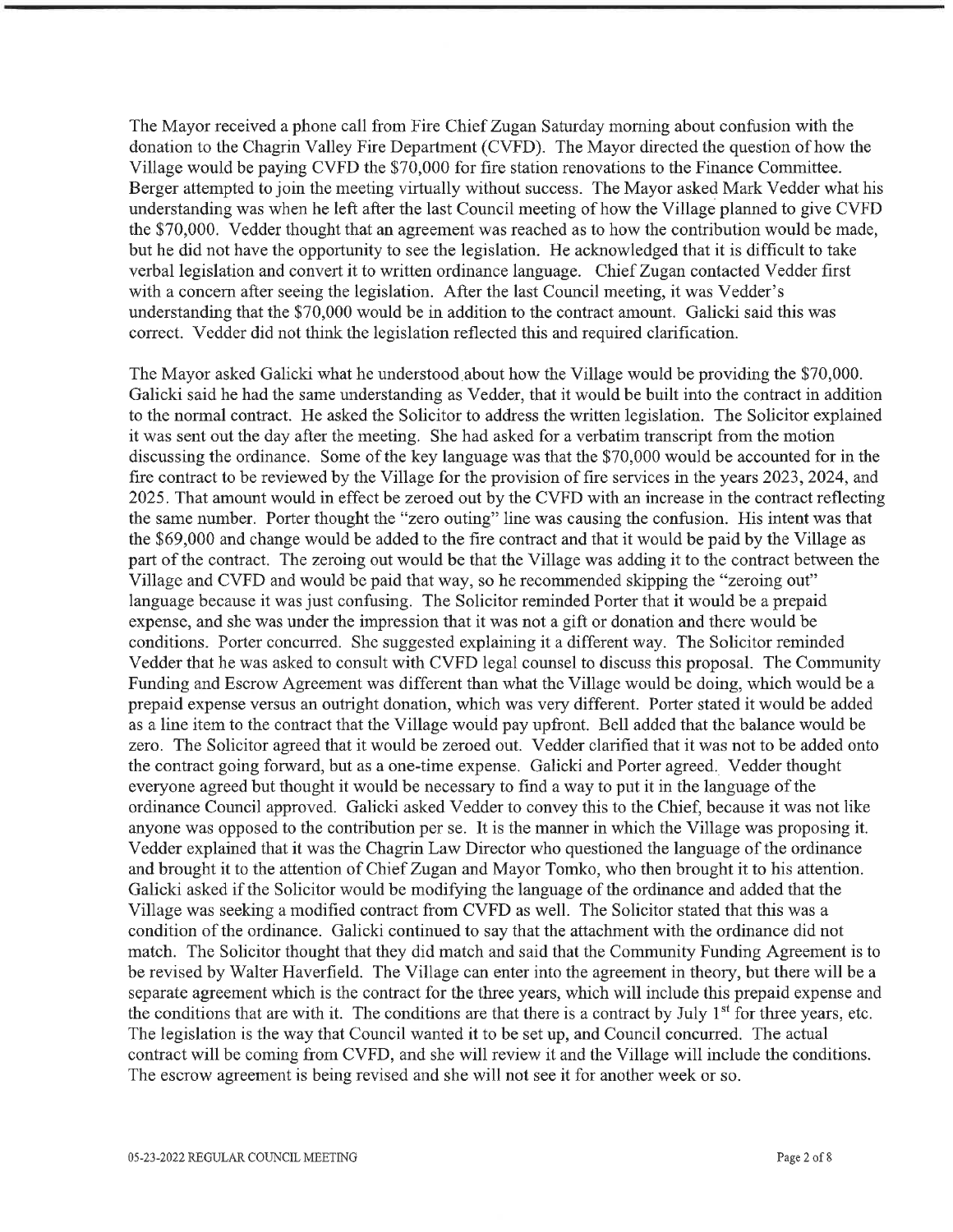Vedder thought the only thing that had been changed between the revised agreements is that one allows the payments to be made based on just the Village Engineer's approval and President of the Firemen's Association and the other requires the approval of the escrow agent as well. All three are now required. The Solicitor verified that the dedication will be to the improvements and not the building, etc. Vedder concurred.

Vedder thought it sounded like there was agreement about the intent and added that he would have the fire contract by the end of the week.

The Mayor verified the money will need to be to CVFD by June 30<sup>th</sup>, and asked if there were any other deadlines. Vedder said no. The Mayor said he would start the mayors' advisory board again so that everyone else could be comfortable knowing that they were doing their due diligence. Vedder concurred.

MAYOR'S REPORT: The Mayor asked for Council's approval to appoint Cindy Matejcik to the Board of Zoning Appeals (BZA). She is a retired educator and is eager to serve the Village. She will complete the term of David Maistros ending December 31, 2022. He would reappoint her to a full fouryear term beginning January 2023 if they mutually agree. The Mayor explained that he searched around and sent packets of the BZA meetings to five different people trying to entice them to come to a BZA meeting. Matejcik was the only one interested, and he thought she would be good. Canton made a motion that Council appoint Cindy Matejcik to the Board of Zoning Appeals, seconded by Porter. Porter questioned whether Council was confirming or appointing and asked if this was the Mayor's appointment or Council's. The Solicitor stated that the position was appointed by the Mayor and confirmed by Council. The Mayor corrected that the motion was to confirm the appointment, seconded by Porter. Voice vote - ayes, all. Motion carried.

The local mayors met last week and were upset that the State Legislature was taking away home rule. The biggest issue was State regulation of the Air BnB businesses. The mayors also discussed Income Tax collection. Some of the mayors travelled to Columbus to speak to their legislators.

The Mayor addressed proposed changes to Building Department fees. Planning Commission (PC) must also look at these fees. The Building Committee spent a lot of time examining the practices of other communities and the Mayor explained that the goal was to get away from collecting a ton of money and then giving it back. The Committee wants to eliminate deposits.

PC will hold a special meeting to discuss outdoor dining at Ponyboys.

The Fox Run Homeowners' Association (HOA) held a meeting and added that he and the Chief attend all of the HOA meetings.

Geauga Growth Partnership (GGP) had a breakfast meeting that concluded with a tour of a \$52 million school in Berkshire.

The Mayor said he had seven people recommended to conduct a strategic planning process, one of whom requested the Village develop a timeline and expectant results. Another suggestion was to work with other municipalities in the county and hire a strategic planner as a group. Cavanagh asked what event this would be for, and the Mayor explained it would be to start a five-year strategic planning process December 7<sup>th</sup>.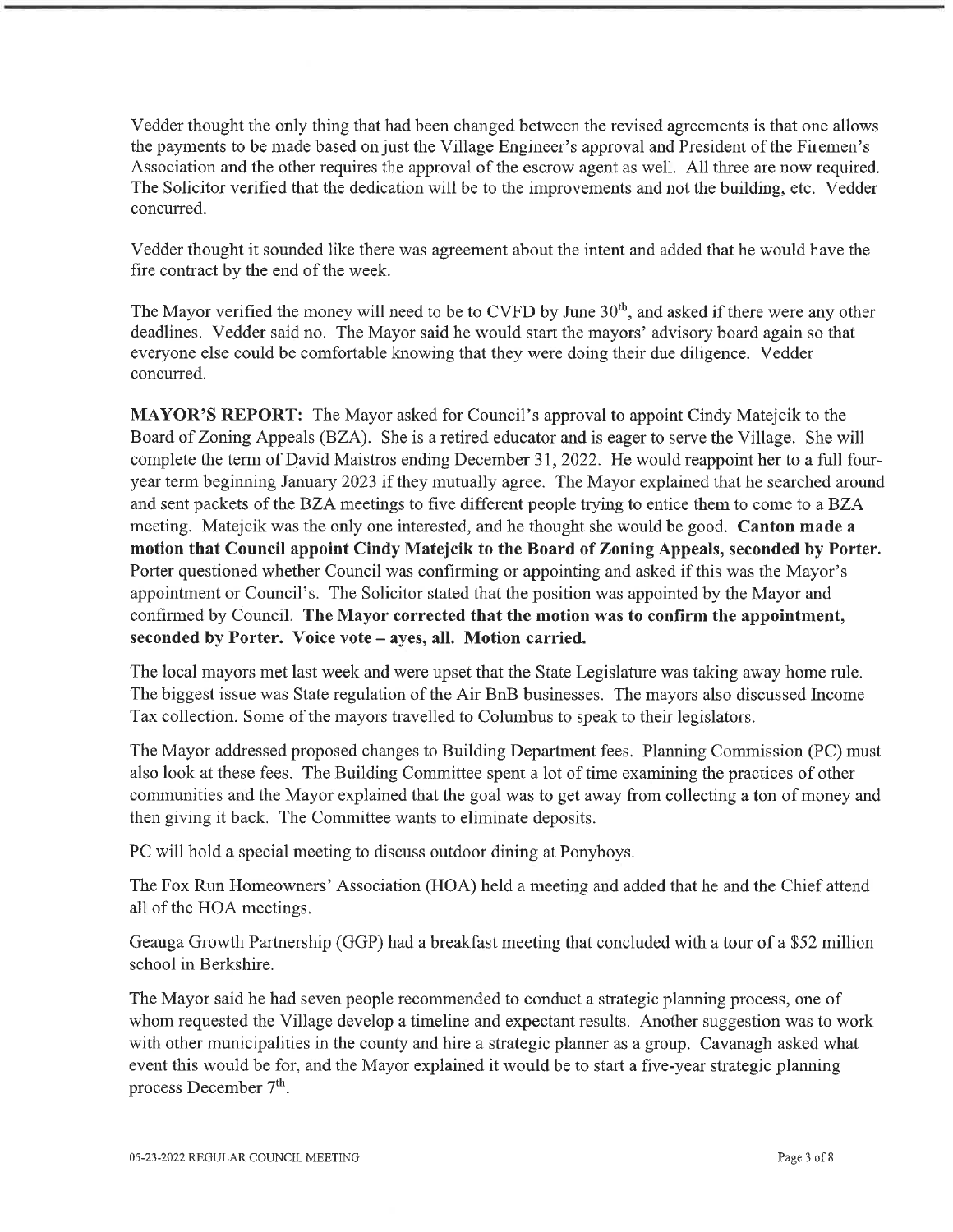The Mayor said that the Appreciation Luncheon which recognized volunteers and employees was very well done. He noted that Council had not been recognized with the event. In five months, Council has brought a 'do something' attitude to get things done. There are 12 projects scheduled for 2022 and things will be a little tense with the summer where there is only one meeting a month. The Mayor also felt a compliment was deserved for equalizing the seven committees with all doing a lot of work.

Mayor stated that at the last meeting, Council raised the pay for a part-time police officer almost \$4 per hour. It was done with less than five minutes of discussion and the Village had qualified candidates. 20 months ago, an employee was given a \$2 per hour raise, which was up \$3, 000 a year. Also 20 months ago, he asked for a bonus for a mechanic but did not get it. He now had one experienced Zoning Inspector who was willing to work for five hours a week for a maximum of \$7,000 and he would do it for \$40. The Mayor stated he had a tough time telling people the Village pays \$75 and it can get somebody to do the same job for \$40. The Mayor told Council to think about it.

The Mayor will be attending the County Commissioner's meeting and then the Erosion Special Improvement District (ESID) meeting at the Geauga County Auditor's office. According to the Mayor, Chagrin River Watershed Partners (CRWP) is willing to help everyone tihrough the process. The director, Heather Elmer, said it would cost \$20, 000 to establish the ESID. Cavanagh clarified that this would be county wide, and the Mayor said it would be for whoever gets involved to create the ESID. The Fiscal Officer suggested that this would be addressed in the meeting the following day.

The Mayor announced that the Fiscal Auditor had resigned and added that he had been a member of Council, the Treasurer, and Fiscal Auditor. He would refer the matter of how to say goodbye to the Fiscal Auditor to the Human Resources (HR) committee.

FISCAL OFFICER: The Fiscal Officer indicated that it was necessary to set up a Tax Budget Hearing. The Tax Budget must be adopted by July 15<sup>th</sup>. She proposed holding the hearing at the beginning of the July 11th Council meeting. Galicki made a motion to hold the Tax Budget Hearing on July 11, 2022, at 7:00 p.m., seconded by Porter. Voice vote - ayes, all. Motion carried.

The Fiscal Officer addressed \$500 in donations received by the Village in memory of Greg Pike that will go into the Park Fund per the family's wishes to pay expenses for the park. Cavanagh made a motion to accept the \$500 in donations made in memory of Greg Pike, seconded by Porter. Voice vote - ayes, all. Motion carried.

The Fiscal Officer explained that Council must approve a purchase order to Pennohio in the amount of \$9,000 for Trash Day dumpsters. It is required by the Ohio Revised Code because the purchase order was cut after the expense was incurred and was over \$3,000. Galicki made a motion to approve purchase order to Pennohio in the amount of \$9,000 for Trash Day dumpsters, seconded by Porter. Voice vote - ayes, all. Motion carried.

The Solicitor stated that there are proposed amendments that PC has recommended to Council to approve, so there must be a public hearing and 30 days' notice of that public hearing. The Solicitor explained that the amendments are similar and involve changing the deposits to fees and getting rid of the non-refundable portion of the deposits. The Fiscal Officer proposed the meeting take place on July  $11<sup>th</sup>$ . Galicki made a motion to set the date of July 11<sup>th</sup> at 6:45 p.m. for the Zoning Code Hearing, seconded by Porter. Voice vote - ayes, all. Motion carried.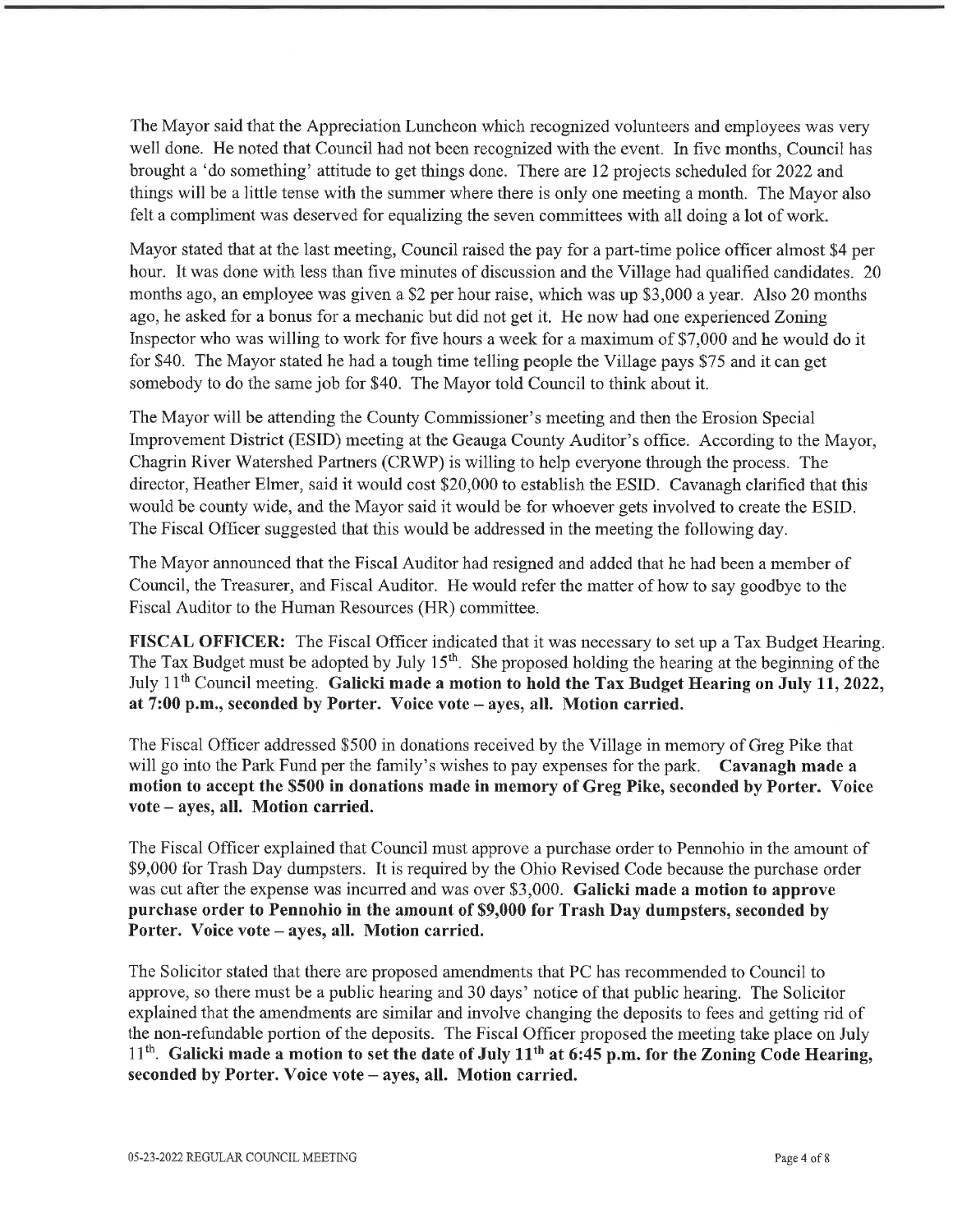For the Certified Public Manager class in which she is enrolled, the Fiscal Officer requested approval by Council for her proposed project of creating a five-year budget for the Village. It would go well with the Mayor's strategic planning, and was also something the county recommended for the Village. Galicki made a motion that Council allow the Fiscal Officer to engage in a project to develop a five-year budget plan, seconded by Bell. Voice vote – ayes, all. Motion carried.

The Fiscal Officer thanked the County Auditor and County Prosecutor for developing legislation to allow for an alternate use of the American Rescue Plan Act (ARPA) funds. The Village expected the Central Retention Basin, which was to be funded with ARPA funds, to come in higher than it did, which would mean not all the ARPA funds would be used for fhat project. She suggested using any remaining fimds towards another stormwater issue. Porter asked if it could be used for the Manor Brook project. The Solicitor said it was possible. Canton suggested using the funds for landscaping, and the Fiscal Officer explained that one of the original intents of the ARPA funds was for stormwater. This would be the easiest and cleanest way to use the funds. However, with the legislation passed by Council, there was more flexibility. Her concern was that it was spent wisely.

Regarding the bids on the Central Retention Basin project, Mr. Excavator, which was the lowest bidder, contacted the Village to determine the next stage in the process. Because of voting requirements, Council may have to schedule special meetings to accomplish the three readings for the Manor Brook project. She reminded Council that until the end of June, meetings could be conducted via Zoom. The Solicitor added that the contracts will be custom contracts because of ARPA and because of the 319 grant, which must be approved by Ohio Environmental Protection Agency (OEPA) in addition to the Village. The Fiscal Officer added that the Central Retention Basin project also had the procurement requirements. Three readings would be required for both the bids and the contracts. The Solicitor concurred. June  $6<sup>th</sup>$ , 8:00 a.m., via Zoom and a Special Council meeting the following Monday, June  $13<sup>th</sup>$ , at 6:55 p.m. were proposed to complete the three readings. Porter made a motion to hold Special Council meetings on June  $6<sup>th</sup>$  at 8:00 a.m. via Zoom and June 13<sup>th</sup> at 6:55 p.m. in person, seconded by Galicki. Voice vote - ayes, all. Motion carried.

FINANCE COMMITTEE: Galicki asked the effective date of the resignation of the Fiscal Auditor, and the Fiscal Officer thought it was August 25<sup>th</sup>. Galicki suggested Council defer the acceptance of the Fiscal Auditor's resignation until he is present for a meeting. Galicki asked the Fiscal Officer what the replacement process would be for the Fiscal Auditor. The Fiscal Officer explained it was an appointed position, and suggested mnning an ad. Bell asked if it had to be a resident, and the Fiscal Officer said no. Porter thought the Fiscal Auditor should be a Certified Public Accountant (CPA) and have an active license. Council discussed whether to run an ad, and Porter asked if this would be the Mayor's appointment or Council's. The Fiscal Officer stated it was the Mayor's appointment and Council's approval. Porter stated that the Village would be looking for a local CPA who would be willing to do the job for \$10,000 per year.

# Galicki made a motion to acknowledge receipt and review of the May 23, 2022, Credit Card Report, seconded by Porter. Voice vote - ayes, all. Motion carried.

Galicki made a motion to pay off the Bell Road West Project in the amount of \$146,033.31, "gladly" seconded by Porter. Bell clarified that this was a part of Council's meeting with the County Auditor and Tax Board back in August. He asked what the terms of the loan were, and Porter stated it was 0% interest for 20 years and the Village had 14 left. Bell asked what the annual payment was, and the Fiscal Officer replied approximately \$9,000. She explained that Council passed legislation last year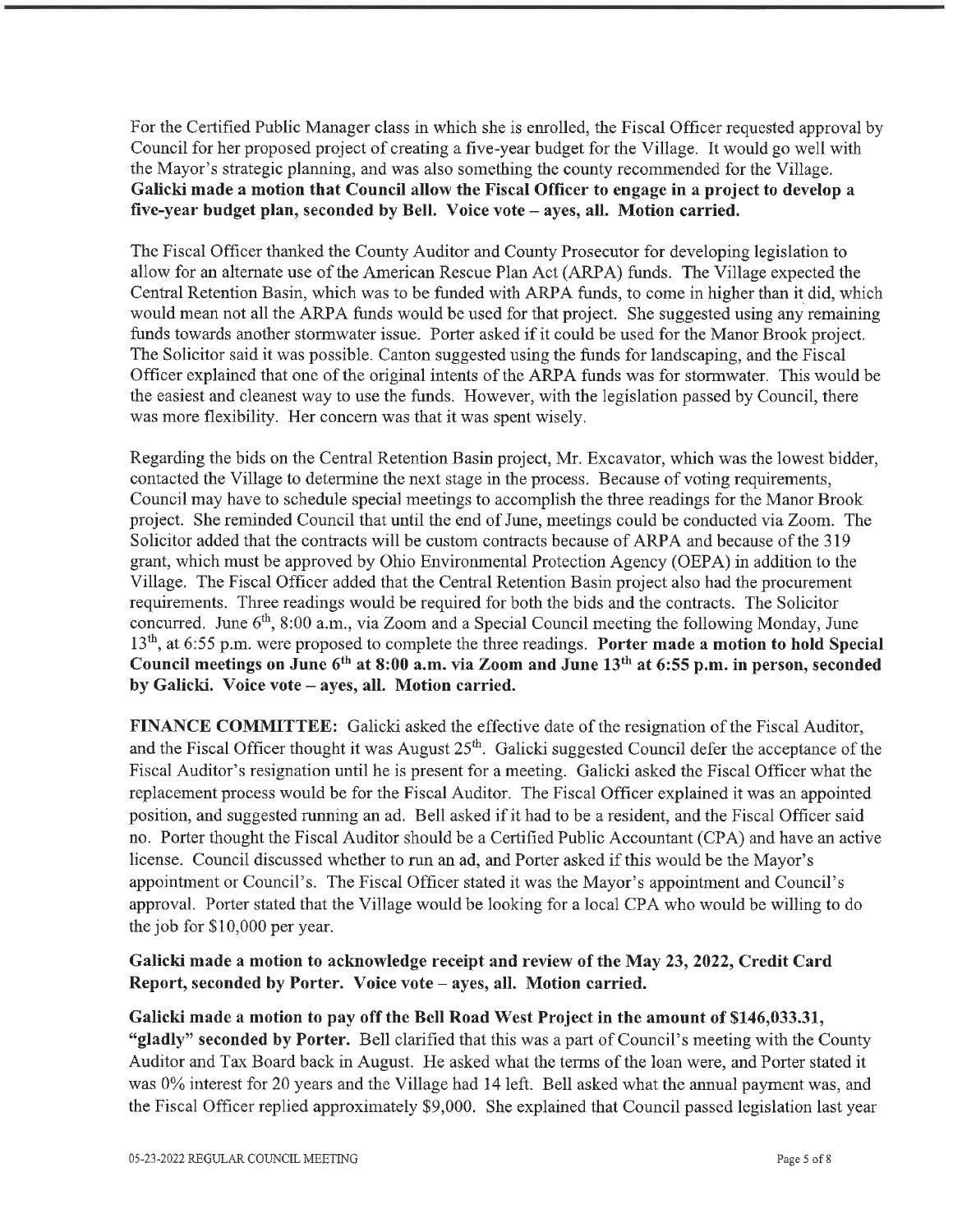for the Tax Board to pay it off. Bell was aware of this and commented that it was a different Council. Voice vote - ayes, Cavanagh, Galicki, Porter, and Canton. Nay, Bell. Motion carried.

Given the resignation of the Fiscal Auditor effective in August 2022, Galicki made a motion that the Village post an ad to solicit applicants for his replacement to include the fact that he/she be a currently certified CPA, seconded by Cavanagh. The Solicitor asked if this was currently part of the job description, and Porter thought it said "CPA preferred" and that this was a minimum qualification. The Solicitor thought the job description might need to be changed and advised that in posting a job, the job description is posted with it. The Fiscal Officer read, "completion of secondary education, (Associates Degree or higher) in accounting or related field with a minimum of two years accounting experience or training and license must be bondable. The Solicitor suggested that the ad could say that CPA is preferred but should not require it without changing the job description. Galicki amended the motion to change the verbiage that instead of "CPA required" to "CPA preferred." Voice vote ayes, all. Motion carried.

SOLICITOR: The Solicitor had nothing to report. She stated that if Council wanted to change the ordinance that was drafted, adopted, waived, etc. regarding the CVFD funding, she thought Council should repeal it and adopt a new ordinance. Her other thought was to wait until Council received the contract before passing the ordinance so that Council would actually know the terms. What was passed was an ordinance authorizing a prepaid expense of approximately \$70, 000 to the CVFD which prepaid expense shall be used towards the modernization of the CVFD Fire Station and accounted for and zeroed out in the fire contract between the Village and the CFVD for years 2023, 2024, and 2025 and also approve the community funding and escrow agreement and then authorize the Mayor to execute those agreements and declared an emergency. Porter said he wanted to see the contract before amending the ordinance because he thought the ordinance may suffice as it stands. Council discussed the timing of the legislation, and Galicki added that CVFD representatives told Council at the last meeting that this was an arbitrary deadline. The Solicitor agreed they did, but thought it was not an arbitrary deadline. Porter did not think it was either and specified that June  $30<sup>th</sup>$  they would have their money. He thought any modifications could be done at the June 13<sup>th</sup> meeting. The Fiscal Officer stated that when she received the contract, which Vedder indicated the Village would have this week, she would forward it to Council for review.

STREET COMMITTEE: Porter said the Street Committee had no report. The next meeting is June 3, 2022, at 7:30 a.m. in the Street Commissioner's office.

BUILDING COMMITTEE: Canton stated that the next committee meeting will be Thursday, June 2, 2022, in the Building Department Office at 8:00 a.m.

SAFETY COMMITTEE: Galicki stated that at the May 9<sup>th</sup> Council meeting, Council passed a motion to hire Patrolman Andrew McKillen as a full-time officer. However, the details of his hiring were not articulated. Galicki made a motion that Officer McKillen be hired on as Patrolman Class B with a start date of May 16, 2022. For clarification, Officer McKillen started at the Class B pay range of \$72,875 and he will not receive a pay bump after his probationary period as a result of being hired in this capacity, seconded by Canton. Voice vote - ayes, all. Motion carried.

HR COMMITTEE: Cavanagh stated that HR is on hiatus until Berger returns.

PROPERTY COMMITTEE: The Properties and Park Committees met on May 16<sup>th</sup> and the minutes were distributed. Canton made a motion for Council to approve the Fall Festival date of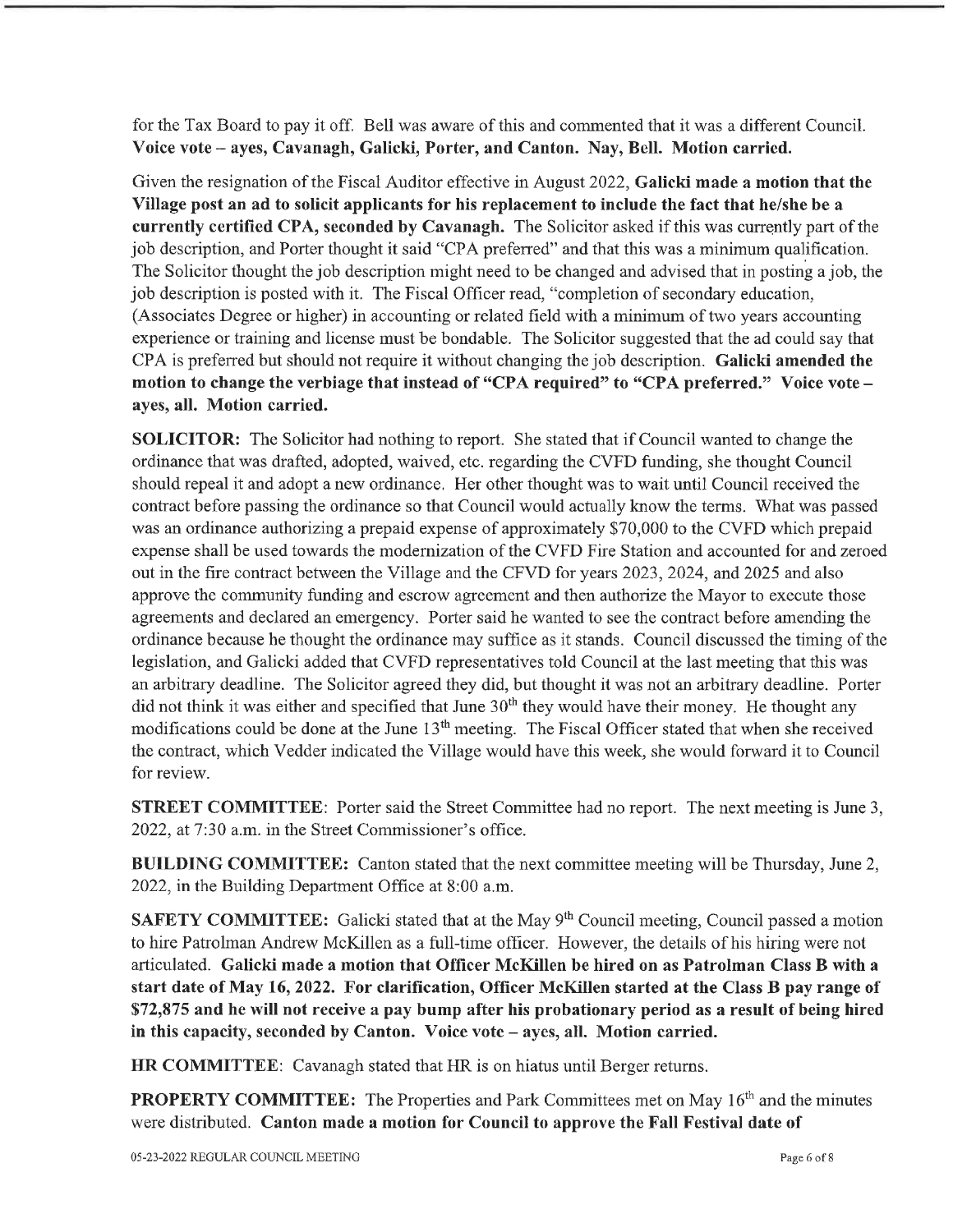# September 25, 2022, with a rain date of October 2, 2022, with both dates from 1:00 p.m. until 5:00 p.m. and release all holds on other dates previously reserved, seconded by Cavanagh. Voice vote ayes, all. Motion carried.

The Mayor provided a Power Point presentation based on information provided by CT Consultants. He described the restroom facility installed by Moreland Hills and explained it was \$48, 000 and came on a tmck. All that was necessary was to dig a hole. It would be possible to clean it with a power washer. The next restroom facility shown was at Orange and cost about \$64,000 and had water and electricity so it was necessary to shut it down in winter.

The Mayor then showed what CT would propose for the location of the rain garden, which was probably one of the lowest places in the park with the idea of catching the water and driving it into the ground through a rain garden. CRWP will cover the cost of the rain garden. He also pointed out a bio retention area. Cavanagh asked the Mayor to defme bio retention, and the Mayor said he was not really sure. He thought it was a dumping area. Cavanagh thought it sounded like a swamp, and the Mayor said it was already a swampy wasted area. The parking lot and restroom location had not yet been identified in the plan.

The Mayor showed Council the plaque that will go on Cindy Nairn's bench and stated that Judy Harvey wanted a similar one, but Gino's was having difficulty with the design. There was a possible tree that will be donated/paid for that would possibly go between the two benches on the south side of the butterfly garden. Nairn and Harvey want their benches facing north with the backs to the sun. Porter asked if the type of tree was specified, and the Mayor said no.

The Mayor commented on the donations in Greg Pike's memory for the park. He said he would have a tough time if the Village paid \$600 for a tree for Pike, then where do you draw the line? When the Fiscal Auditor leaves, do you buy him one? It will be an HR issue that they will have fun trying to figure out. The Fiscal Officer explained that the committee was working on the gift policy. Cavanagh explained that the \$500 received by the Village were from donations made in Pike's memory. The Mayor reiterated that he was glad the HR Committee would be working on it because it would be tough.

According to the Mayor, the Engineer said the Master Park Plan would be provided to Council on June 13<sup>th</sup>. The Mayor indicated that in his presentation, he did not put in pictures of the athletic fields. He stated that they also did a proposal for a baseball diamond, and it was \$1.6 million. In talking to people, the Mayor said that in 10 years another million dollar field would be required. Bell clarified that the replacement would not require the base work, but it would still be expensive, and Cavanagh concurred. The Mayor thought there might be a request for Pickle Ball.

PUBLIC UTILITIES: Porter stated that the Public Utilities meeting is forthcoming and there will be a couple of ordinances presented by the committee.

### ORDINANCES/RESOLUTIONS:

The ordinance repealing ordinance 2022-17 and adopting pay schedules in a tiered system for South Russell Village employees and declaring an emergency would remain tabled.

Cavanagh provided a second reading of an ordinance amending Ordinance 2022-29 by amending the pay range for Part Time Patrol Officer of the Village of South Russell and declaring an emergency.